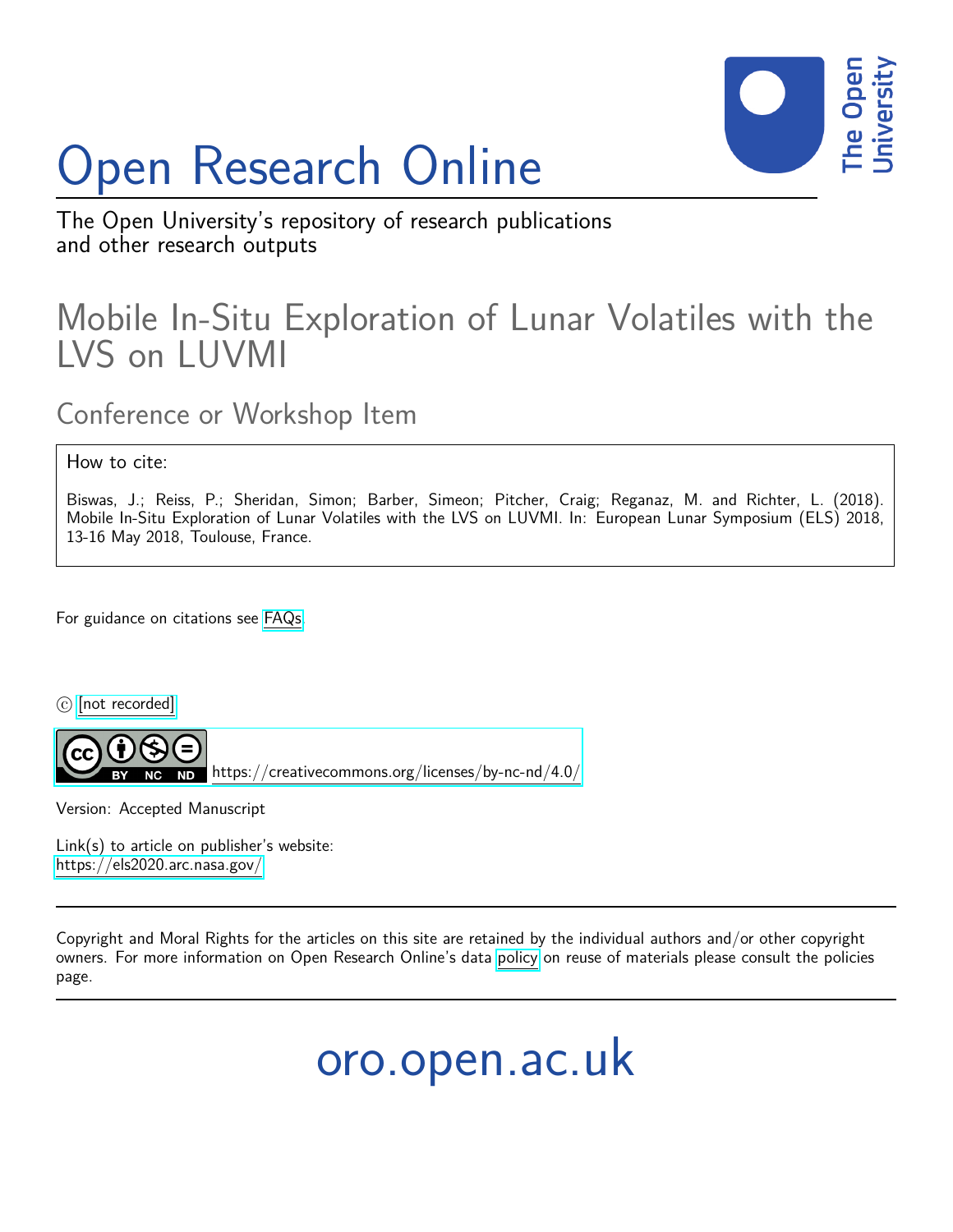## **MOBILE IN-SITU EXPLORATION OF LUNAR VOLATILES WITH THE LVS ON LUVMI**

J. Biswas<sup>1</sup>, P. Reiss<sup>1</sup>, S. Sheridan<sup>2</sup>, S. Barber<sup>2</sup>, C. Pitcher<sup>2</sup>, M. Reganaz<sup>3</sup>, L. Richter<sup>3</sup> <sup>1</sup>Institute of Astronautics, Technical University of Munich, Boltzmannstr. 15, 85748 Garching, Germany, (j.biswas@tum.de), <sup>2</sup>The Open University, Milton Keynes, MK7 6AA, UK, <sup>3</sup>OHB System AG, Manfred-Fuchs-Str. 1, 82234 Weßling, Germany,

**Introduction:** Lunar volatiles are considered as a potential resource for future exploration efforts. Remote observations have confirmed the existence of volatiles deposits in permanently shadowed regions (PSRs) near the lunar poles [1], but in-situ measurements of local abundances are necessary to determine the economic viability of future exploitation. Currently existing or proposed instruments for volatiles prospecting, such as the ESA PROSPECT payload for the Luna-27 lander [2], consist of many different subsystems, like sampling drill, sample distribution systems, gas extraction ovens, and an analysis instrument suite, resulting in comparably high overall mass and complexity. The Lunar Volatiles Scout (LVS) [3,4] heats soil samples in-situ inside the drill, thus avoiding the need for extensive sample logistics and reducing the associated risks of sample degradation. Its drill can sample volatiles on the lunar surface as well as in the shallow subsurface [5] up to a depth of 20 cm. With an overall instrument mass of less than 2.0 kg, the LVS will be carried by the Lunar Volatiles Mobile Instrumentation (LUVMI) [6], a  $20 - 40$  kg class rover, capable of operating in and around PSRs. LUVMI is currently under development by a consortium of Space Applications Services, The Open University, Technical University of Munich, OHB Systems, and Dynamic Imaging Analytics in the European Horizon 2020 framework.



Figure 1: CAD image of the LVS

**System Description:** Figure 2 shows a schematic of the LVS: The hollow drill shell of the Volatiles Sampler (VS) encloses sample volume of regolith

 $(max. 218 cm<sup>3</sup>)$  and a heating rod in its center, which can heat the sample up to 400 K to extract present volatiles. Extracted gases either accumulate inside the sample volume, diffuse out through open bottom of the shell or flow through a calibrated orifice. Monitoring the pressure profile over time inside the sample volume allows the inference of the original abundance of volatiles in the sample. A miniature mass spectrometer, the Volatiles Analyser (VA), identifies the chemical species and relative concentrations for extracted volatiles with a m/z ratio between 10 and 150. The drill shell is equipped with an auger and is rotated by a brushed DC motor to ease insertion, while maintaining a low rotational speed to reduce heating through friction.



Figure 2: Schematic of the LVS

**Prototypes and Testing:** As part of the preparatory tests for the development of the VS, a mechanical prototype was designed and manufactured to determine the necessary vertical insertion force and the optimal drill shell geometry. It was found that no more than 30 N were required to reach a minimum depth of 10 cm. A static gas extraction prototype was built and tested in a dust tolerant ("dirty") thermal-vacuum chamber to demonstrate gas extraction and sample preparation procedures.

Currently, an integrated prototype is being manufactured (Figure 1) that will allow end-to-end testing with cryo-cooled samples and mechanical insertion in thermal-vacuum conditions. This will allow a full characterisation of the integrated LVS in a relevant environment with the goal to raise the instrument technology readiness level to TRL 6.

**Expected Results:** The LVS enables in-situ extraction of volatiles from undisturbed lunar regolith samples near and inside PSRs. With the mobile platform LUVMI, a high number of repeated measurements at different locations, different depths, as well